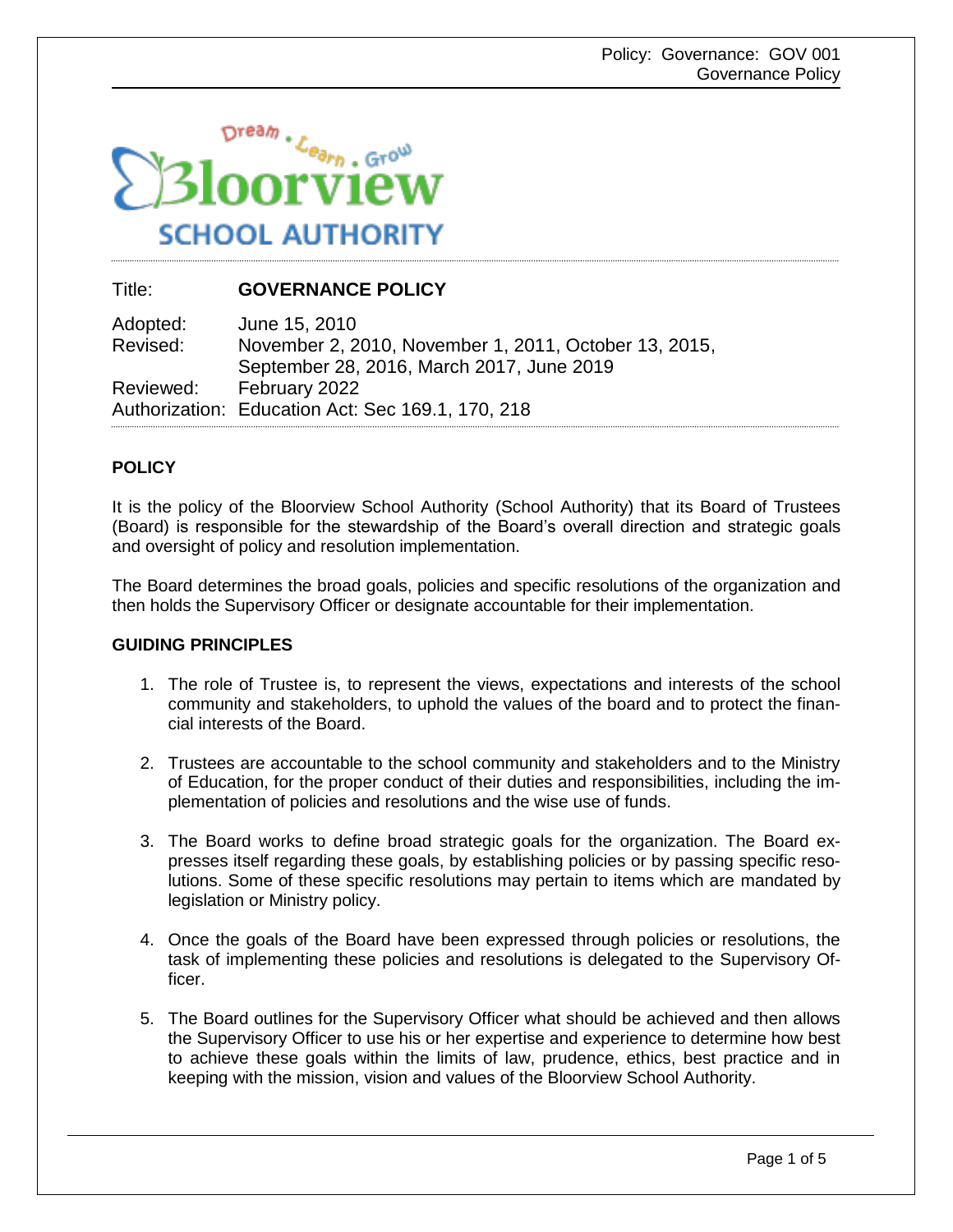- 6. At all times the Bloorview School Authority Board shall adhere fully to all regulatory requirements prescribed in the Ontario Education Act and Regulations thereto. Bloorview School Authority shall be guided by sound business and financial practices.
- 7. Bloorview School Authority shall establish, maintain and regularly review policies and procedures to manage financial practices.
- 8. Adequate measurement and monitoring of policy adherence shall be maintained and reported to the Board on a regular basis.

# **BOARD's ROLES AND RESPONSIBILITIES**

#### Authority and Mandate

As per the Ontario Education Act Ontario, the Board of Trustees oversees the business and affairs of Bloorview School Authority. It is ultimately responsible for the stewardship of the organization. While exercising due diligence, the Board delegates to school leadership the monitoring, reporting and controlling functions with respect to the implementation of Board policies.

#### Accountability for Student Achievement and Well-being

The Board ' roles and responsibilities include:

- Making decisions that reflect the School Authority's focus on student achievement and its philosophy and belief statement that all students can learn
- Promoting a culture of equity designed to ensure that appropriate educational programs and services are available for all students attending Bloorview School
- Approving measures that promote student well-being

### Accountability to the Provincial Government

The Board s' roles and responsibilities include:

- Acting in accordance with the *Education Act*, Regulations, and other statutory requirements in a manner designed to ensure the implementation of provincial and education standards and policy
- Providing advice to the Ministry of Education and OPSBA regarding regional and local implications of new policy recommendations.

### Accountability to the Community

The Board s' roles and responsibilities include:

- Making decisions that reflect the School Authority's philosophy, belief statements and strategic plan, which considers the interests of the community
- Establishing processes that provide the community with opportunities for input appropriate to their role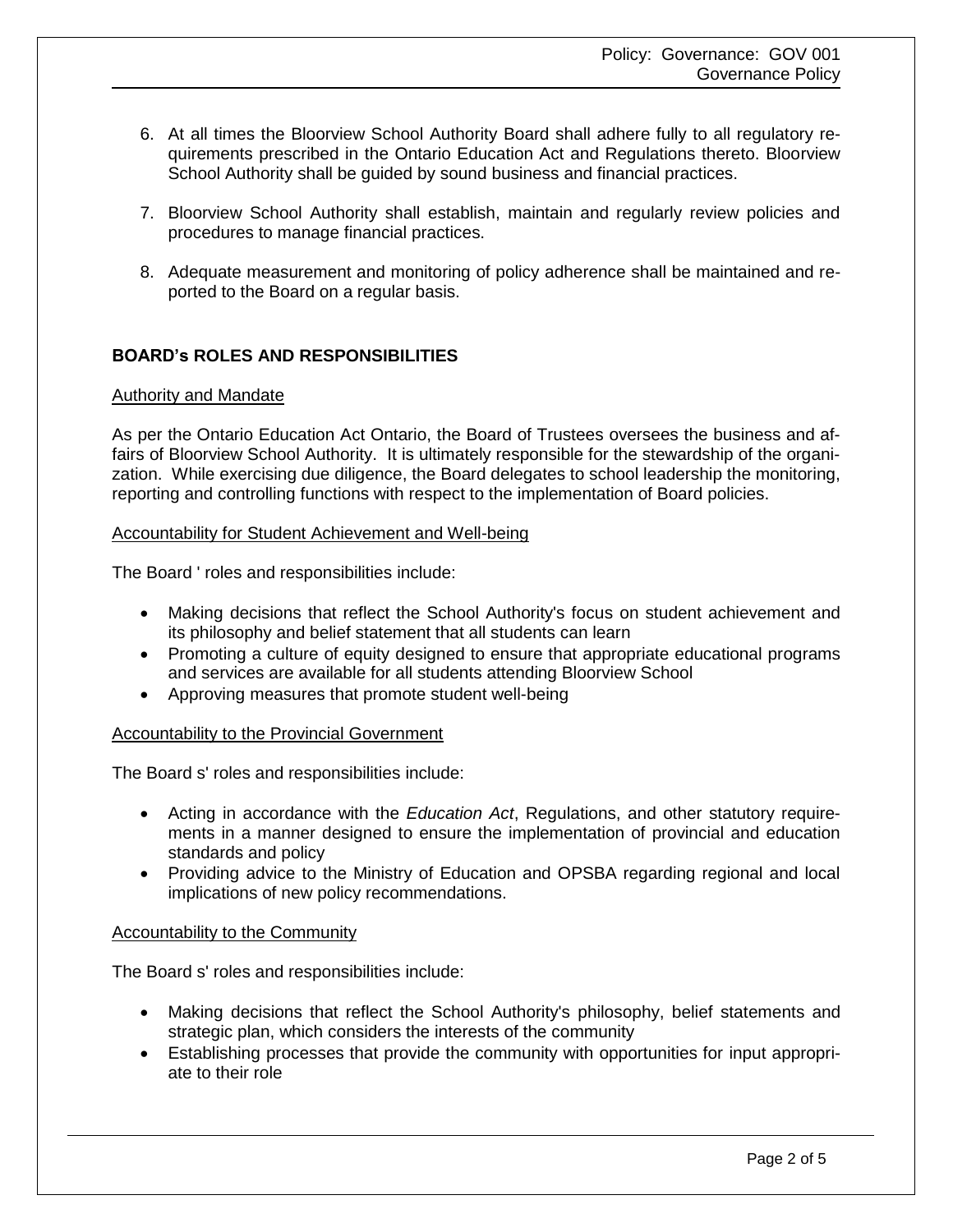- Consulting and engaging with parents, students and supporters of the Board on the Board's multi-year plan
- Providing two-way communications between the School Authority and School Council/Parent Involvement Committee
- Fostering linkages with the Holland Bloorview Kids Rehabilitation Hospital, the broader education sector and local community organizations on issues of common concern as considered appropriate from time to time
- Providing reports outlining School Authority results in accordance with Provincial policy
- Developing procedures to receive and hear appeals on behalf of students and/or employees in accordance with appropriate statues and School Authority policies
- Modeling a culture that reflects the School Authority's Code of Conduct
- Advocating best practices for our population of students

### System Leadership and Planning

The Board s' roles and responsibilities include:

- Providing overall direction for the School Authority by establishing the mission, vision and values
- Develop and approve a multi-year plan aimed at achieving the Board's goals
- Annually set priorities with outcomes
- Annually approving the Board Plan in public session for School Authority distribution
- Annually using the Board Plan to drive the budget process
- Annually reviewing the multi-year plan with the Board's Supervisory Officer/Principal
- Annually evaluating the effectiveness of the School Authority in relation to the Board Plan
- Monitoring progress toward the improvement of student achievement
- Communicating regularly with and the Supervisory Officer and School Authority employees about progress made in implementation
- Approving the selection of the legal counsel annually

# Policy Development, Implementation and Evaluation

The Board of Trustees' roles and responsibilities include:

- Developing policies that outline how the School Authority will successfully function, and that promote the Board's goals and encourage pupils to pursue their educational goals
- Having all new policies contain a purpose statement prior to development
- Approving policy statements that meet the criteria identified by the School Authority
- Monitoring and evaluating the effectiveness of policies developed by the Board in achieving the Board's goals and the efficiency of the implementation of those policies
- Holding the Supervisory Officer accountable for the implementation and review of Board policies
- Making provision for innovative and effective practices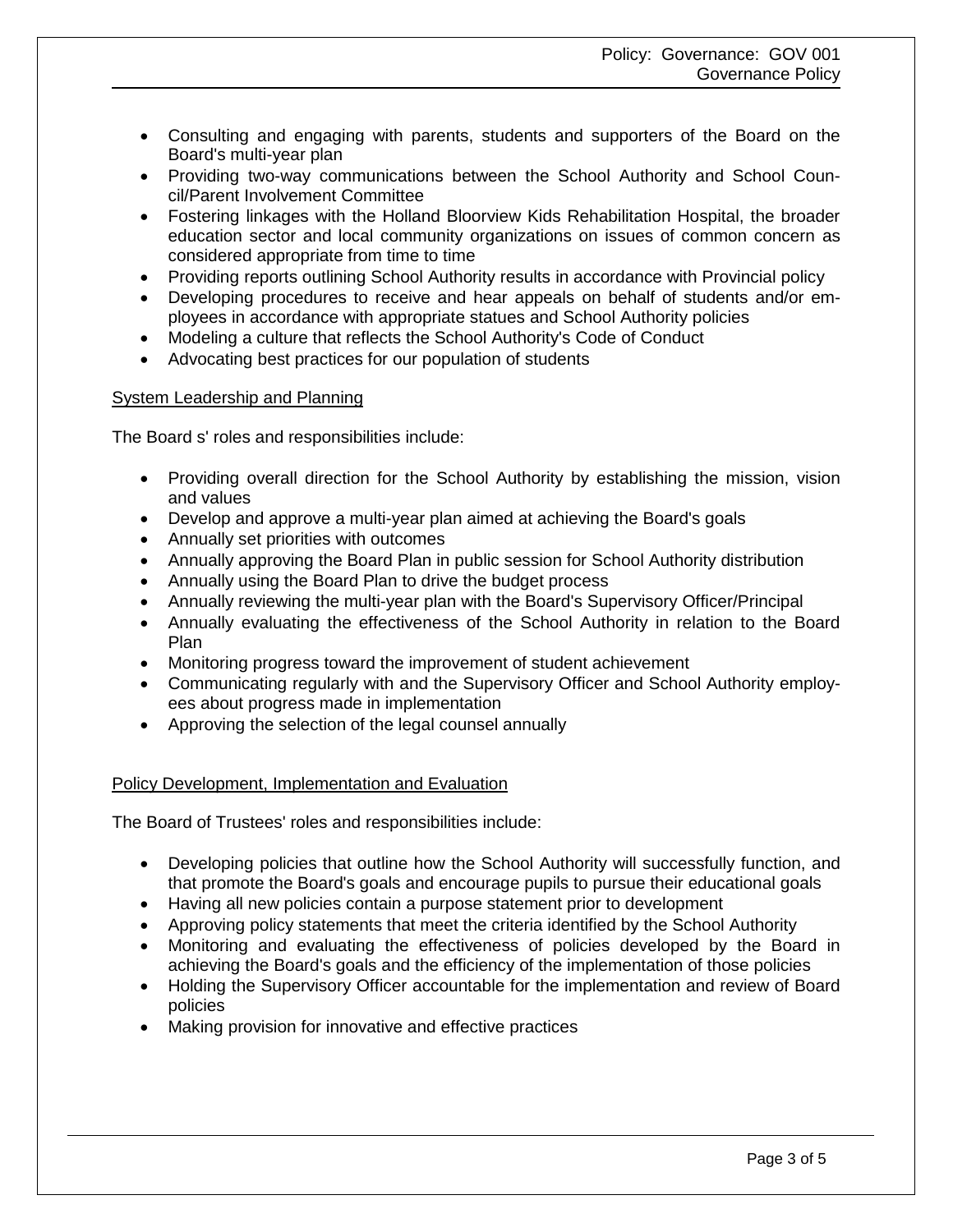### Supervisory Officer - Board Relations

The Board of Trustees' roles and responsibilities include:

- Selecting the Supervisory Officer
- Provide the Supervisory Officer with a clear job description and corporate direction
- Delegating through policy, administrative authority and responsibility subject to the provisions and restrictions of the *Education Act* and Regulations
- Monitoring and evaluating the performance of the Supervisory Officer in meeting his/her duties under the Act including related policies, guidelines and regulations as well as duties under the multi-year plan and any other duties assigned by the Board
- Promoting the professional growth of the Supervisory Officer in continuing to provide quality district leadership
- Ensuring ongoing capacity building and succession planning for key positions
- At least once a year at the Supervisory Officer's request, providing the Supervisory Officer with an opportunity to meet alone with the Board in private session
- Promoting a positive working relationship with the Supervisory Officer

### Fiscal Responsibility

The Board of Trustees' roles and responsibilities include:

- Developing a budget review process to help determine annual resource allocations, using the Board Plan and other provincial and local directions
- Annually approving the budget with a view to ensuring that the financial resources are allocated to achieve the desired results
- Having in place an Audit Committee, in accordance with provincial regulations
- Approving the selection of the Auditor annually, as recommended by the Finance and Audit Committee
- Setting parameters for collective bargaining and ratify Memoranda of Agreements with all bargaining units and non-union groups

### Board Development

The Board s' roles and responsibilities include:

- Formally evaluating the Board's effectiveness and performance on an annual basis
- Developing an annual action plan for both collective and individual Board member development by increasing knowledge of: member role; processes, issues; and Board vision and mission
- Using the expertise of the Supervisory Officer, and other provincial organizations to help develop and support the Board s' professional development plan
- Fostering an ongoing development and action program for all Board members